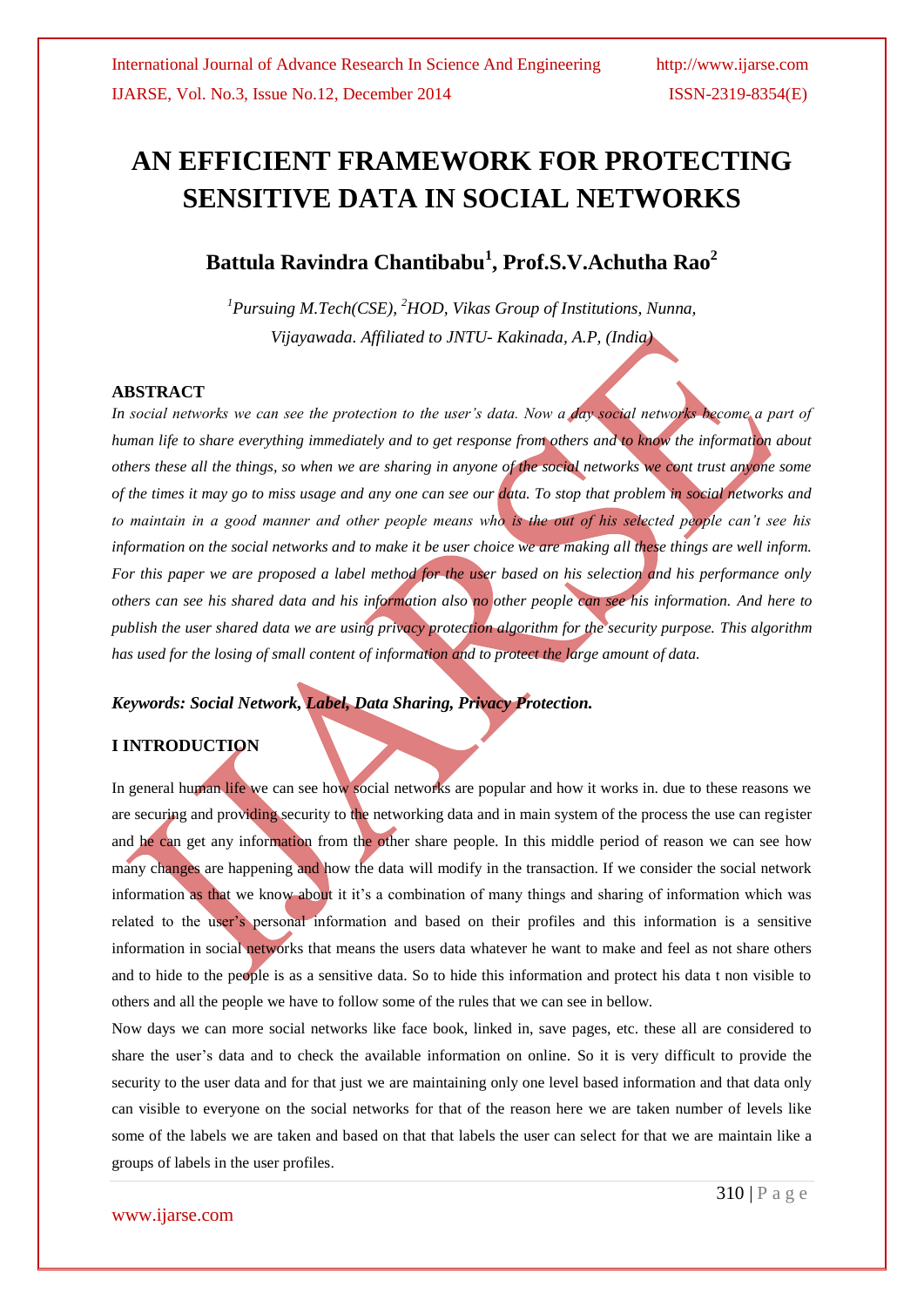Mainly in this paper we are implemented and proposed a way for the user data protection and we are focusing here for the privacy protection are of the user information and for that we are selecting different types of nodes which will carry the information from one location to other and for that we are having different types of labels for each and every node and through this points of nodes we are making that as a directional path and we are getting the graph. Path of all the nodes information and its related information and there are many ways to hide the nodes information and to store the information. The main thing in this is to share the data from one person to others and not only has all the people but there are some restriction for it to stored the information and its related data and to protect the individual data with the privacy and maintain it for other to be visible as a selected people only that is the challenging position in social networks because now social networks are become very speedup compare to the other website. And the same preserved data we have to share the others by the permissions of the user only for this to maintain and to know this we are implementing graphical phenomena to know the each and every transaction of data in the selected field.

At the same time user may have the non sensitive data information so that can be visible to others. So when we are sharing in anyone of the social networks we can't trust anyone some of the times it may go to miss usage and any one can see our data. To stop that problem in social networks and to maintain in a good manner and other people means who is the out of his selected people can't see his information on the social networks and to make it be user choice we are making all these things are well inform. For this paper we are proposed a label method for the user based on his selection and his performance only others can see his shared data and his information also no other people can see his information. And here to publish the user shared data we are using privacy protection algorithm for the security purpose.

In general structure we can see the attacks in social networks and we can make it to pass each and every node from one to other to prevent and to implement that node of transformation we will use the security preserving methods for the protection of user node information.

#### **II. PROPOSED WORK**

In this paper we proposed 1-diversity like model, it always checks the nodes with 1-1 other nodes. In the proposed system we are providing security to the sensitive labels by grouping the friends, here we are grouping the people in to four categories, 1) collogues, 2) family friends, 3) close friends, 4) friends.

With this grouping we will provide security for our sensitive data like posts, images and some personal information, simply the persons to the site will send request to particular his friend, when the second persons accepting to him as a friend by selecting the category from the given category, whatever the operations we are performing we will do using the group, so other group person will not have the permission to view or access particular post. A user while uploading his images or posts will select a group to give permissions to which group persons has to view his data and download its personals, and remaining persons doesn't have permission to access or view the data, means here we are giving permissions particular persons of friends, here we are following the neighbor nodes concept to protect sensitivity of neighbor nodes, here nodes lets we say friends in the social network anybody can upload his personal information to the site and sometimes this information is threat by others in the previous technique, here we don't want share our secretes with others. To implement this we will give permissions to particular persons from friends, while uploading the information we select persons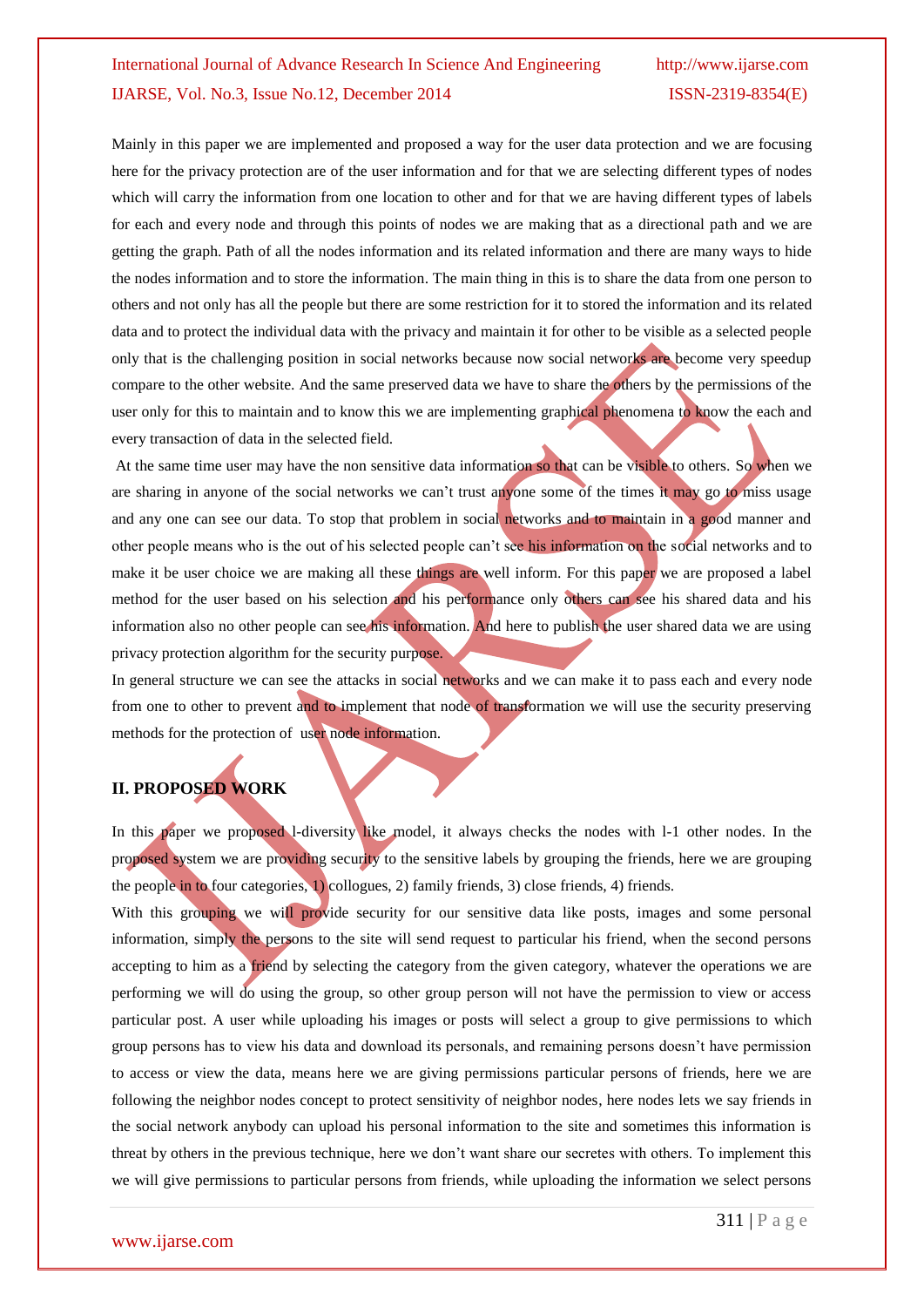to whom we are giving the permissions, only those persons only view your information remaining persons will not have the permissions to view or perform any operations on the data.

#### **III ALGORITHM**

The main purpose of algorithms that we have proposed is to make proper group of nodes, and suitable modification of labels of neighbor nodes of every group will satisfy the l-sensitive-label-diversity requirement. We want to cluster nodes with similar neighborhood information labels so that we can avoid some noisy nodes as possible. We will do this with Global-similarity-based Indirect Noise Node (GINN), Direct noisy node (DNN) and Indirect noisy node (INN).

#### **3.1 Algorithm GINN**

The algorithm worked on group formation for the nodes which not at all gathered. At first the two nodes having the similar labels grouped together. We calculate similarity of neighborhood labels as follows.

$$
NLS(v1,v2) = \frac{|LSv1 \cap LSv2|}{|LSv1 \cup LSv2|}
$$

Larger values specify larger parallels of two neighborhoods.

The nodes which are having larger similarity with other nodes in the group are gathered as cluster till the group has l nodes with different sensitive labels. This algorithm proceeds to create next group. After group formation if some l-nodes left from the nodes, those nodes will cluster from the existing group.

After complete these groups formation. We ensure that the neighborhood members will indistinguishable their neighborhood information. Like neighborhood labels modified after group formation operation, so the labels of nodes will updated for next group operation. This modification process is specifying that all the nodes in the group having similar neighborhood information. This will achieved by several modification operations. To do modify graph with as low loss information as possible. We develop three modification operations: label union, node addition and edge insertion.

The Edge insertion is most complement for both insufficient and missing labels degree value. A node will liked other nearby node with labels. The label union adds value of missing label by creating super values, and those shared among the labels of the nodes.

| <b>Algorithm 1: GINN</b>                               |
|--------------------------------------------------------|
| <b>Input:</b> graph G $(V, E, L, L^2)$ , parameter 1;  |
| <b>Result:</b> Modified graph G'                       |
| 1 While V $_{\text{left}} > 0$ do                      |
| if $ V _{left}  \geq 1$ then<br>2                      |
| Compute pairwise node similarities;<br>3               |
| group $g \leftarrow v1$ , v2 with Max similarity;<br>4 |
| modify neighbors of the g;<br>5                        |
| 6<br>while $ g  < l$ do                                |
| dissimilarity $(V_{left}, g)$ ;                        |
| 8<br>group $g \leftarrow v$ with Max similarity;       |
| modify neighbors of g without actually adding<br>9     |
| noisy nodes;                                           |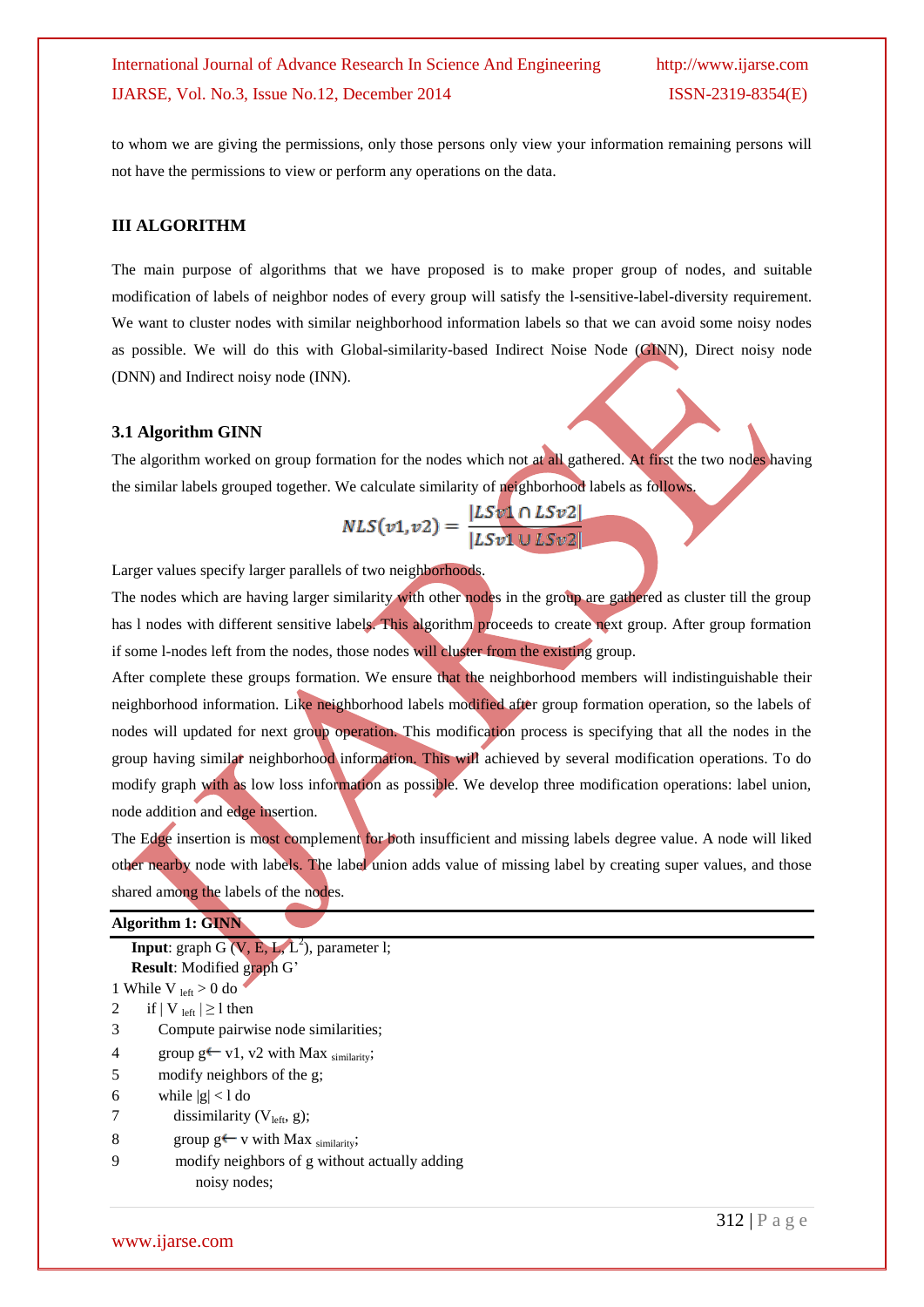```
10 else if |V_{\text{left}}| < 1 then
```
- 11 for each  $v \in V_{\text{left}}$  do
- 12 similarity (v, gs)
- 13 g Max- similarity  $\leftarrow$  v;
- 14 modify neighbors of g Max- similarity without actually adding noisy nodes;
- 15 Add expected noisy nodes;
- 16 Return Gʹ (Vʹ, Eʹ, Lʹ)

In the above algorithm noisy node adding operation that is trying to expect to make the nodes inside the every group will satisfy the l-sensitive-label-diversity is recorded, but not performed completely. Only after completing basic grouping operations, this algorithm proceeded to perform the expected node addition operation in the final step. That is if nodes have the same labels from those only one will added, means we are avoiding noisy nodes.

#### **IV RESULTS**

Here in this application we did an online social network website and we are collected all the information about the user who ever registered in this website and after that in this we are provided some of the labels to the user after he login his profile information he can upload all his details in step by step of the levels and its based information in that we are providing the labels information to the users he can select and add some of the labels to his files and based on that label his profile will be set after that he can search the people and he can check the users profile also and he can accept the friend request from any person when he accept the friend request that time he has to assign the people based on their relationship. In general we have public, private options but here user can add some of more to whom his data can be visible who can access his data based on that when the user given permission to his friends, who ever in his friends list people can only see the data the remaining people can't see his information and as well as they can't share the user information also and like that of user personal information whatever he felt like its sensitive data that data also all people can't see but whomever he select they only can view the data like this we are provided security to the user data and exactly we got the output.

### **V CONCLUSION**

Finally in this paper we are proposed a way protection to the users data and his related sensitive information based on the labels information and the category which was selected by the user when he was registered in the social network and the sensitive information of the user will be visible to the his selected people only not to all the people like of that this application was madden. Here in all the times the sharing of the data has been passed by the nodes and it has taken in to a way of the representation and the concept of overlapping has been involved in this application that all will protect the user information.

#### **REFERENCES**

- [1] X. Gao, M. P. Singh, and P. Mehra, "Mining business contracts fothe r service exceptions," IEEE Transactions on Services Computing, vol. 5, no. 3, pp. 333–344, Jul. 2012.
- [2] H. Tanev, J. Piskorski, and M. Atkinson, "Real-time news event extraction for global crisis monitoring," in Proceedings of the 13th International Conference on Natural Language and Information